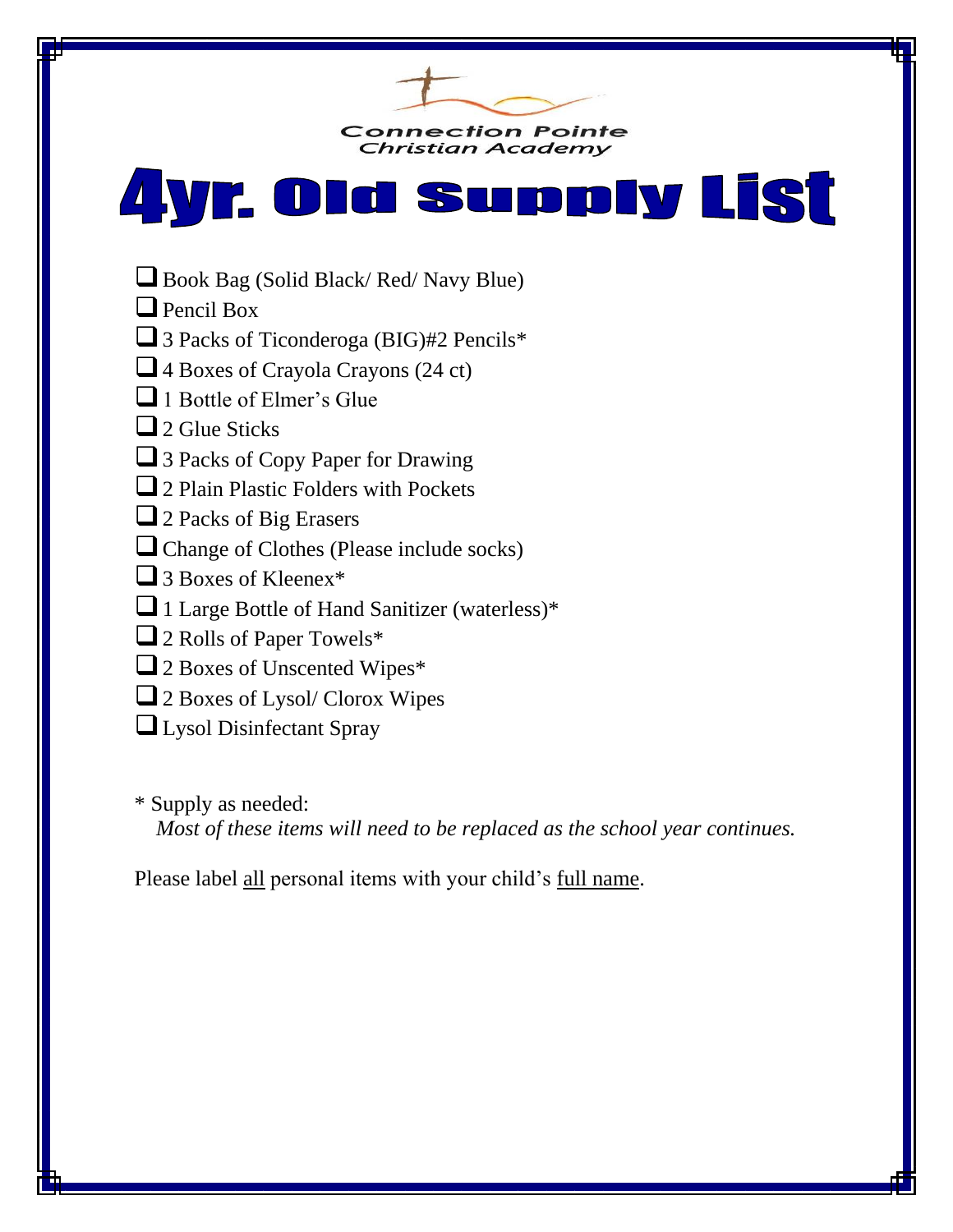

#### 1ST garten Supp**iy L** ì A

- Book Bag
- Pencil Box
- Change of Clothes (Please Label Your Child's Name)
- (4) Big Erasers
- (1) Plastic Geared Clock
- (2) Boxes of Crayola Crayons (24ct)
- (1) Box of Crayola Markers (10ct)
- (2) Folders with Pockets and Brads
- (1) Pack of Colored Dry Erase Markers
- (1) Set of Watercolor Paint with brush
- (1) Paint Smock or old T-shirt
- (1) Pack of #2 Pencil (Not Mechanical)
- (1) Pack of Bandages\*\*\*\*
- (1) Box of Ziploc Sandwich size bags
- (2) Rolls of Paper Towels
- (2) Packs of Copy Paper
- (2) Boxes of Kleenex\*\*\*\*
- (1) Large Bottle of Hand Sanitizer (waterless)\*\*\*\*
- (4) Containers of Lysol Wipes\*\*\*\*
- (2) Pack of Disposable Masks\*\*\*\*
- (2) Lysol Disinfectant Spray\*\*\*\*
- (1) Case of Waters/ or bring Your own water Bottle daily\*\*\*\*

\*\*\*Supply as Needed\*\*\*

(\*\*\*\*) most of these items will need to be replaced as the school year continues. Please label **all** items with your child's full name.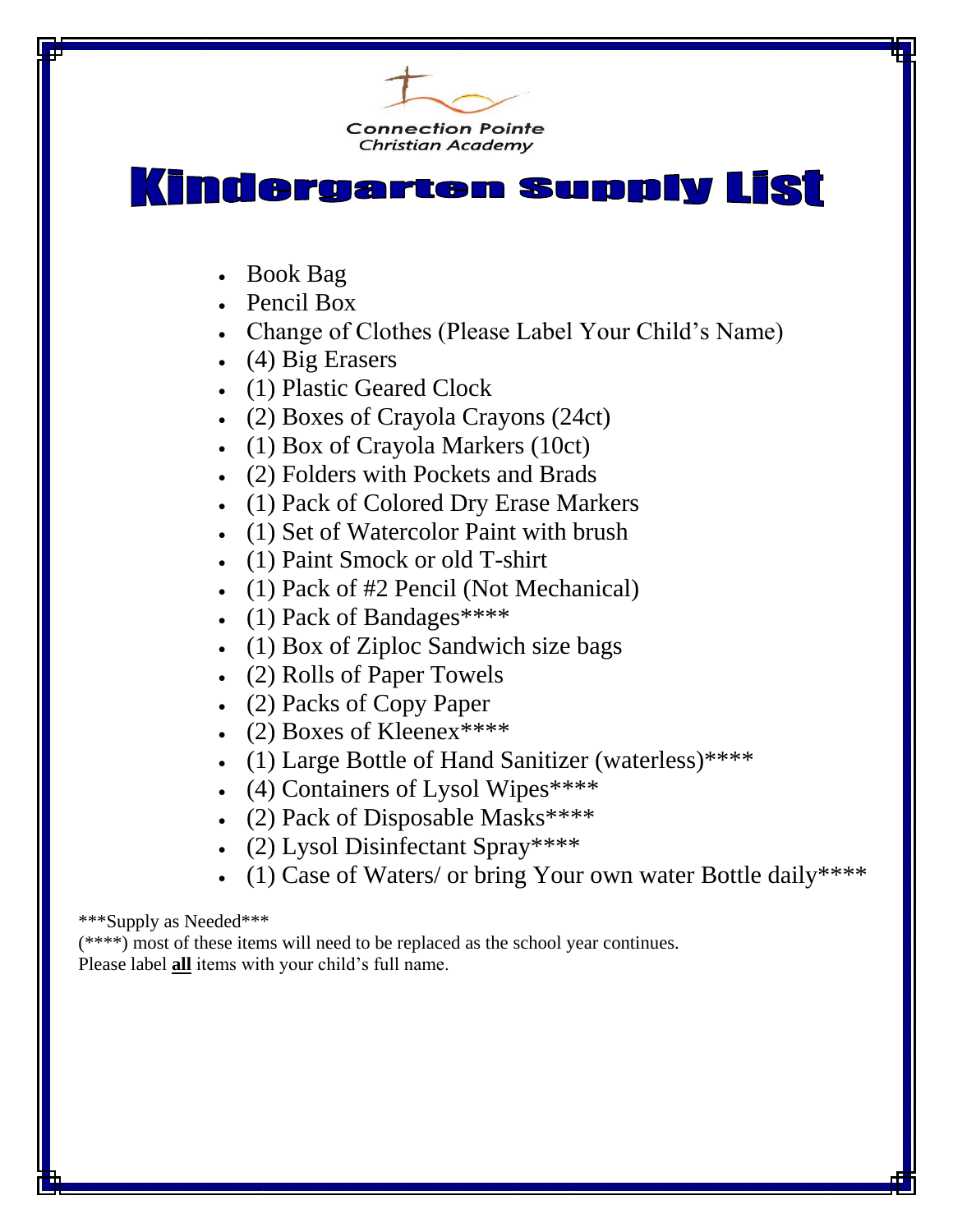### **1st Grade supply List**

- ■Book Bag (Solid Black/Red /Navy Blue)
- ❑Pencil Box (plastic please)
- □ 2 Packs of #2 Pencils<sup>\*</sup> (no mechanical please)
- ❑1 Composition Book (Wide Ruled)
- 2 Pack of Pencil Top Erasers
- ❑2 Big Erasers
- □1 Wooden Ruler that specifies Inches and Centimeters
- $\Box$  4 Glue Sticks
- □1 Pair of Scissors
- ❑4 Boxes of Crayola Crayons (24ct)
- $\Box$  4 Folders with Pockets
- ■3 Pack of Copy Paper
- ❑2 Packs of Sharpies
- □ 2 Packs of Dry Erase Markers (Multi Colored)
- ■1 Coloring Book
- ❑1 Assignment Book (Must be bought at CPCA)
- ■Lysol Disinfectant Spray\*
- □ 3 Boxes of Kleenex<sup>\*</sup>
- ■2 Bottles of Hand Sanitizer (waterless)\*
- ■3 Rolls of Paper Towels<sup>\*</sup>
- ■2 Box of Lysol/Clorox Wipes\*
- ❑1 Case of Water (36pck) \*
- ■1 Pack of Disposable Masks (optional)\*\*

\* Supply as needed:

*Most of these items will need to be replaced as the school year continues.* Please label all personal items with your child's full name.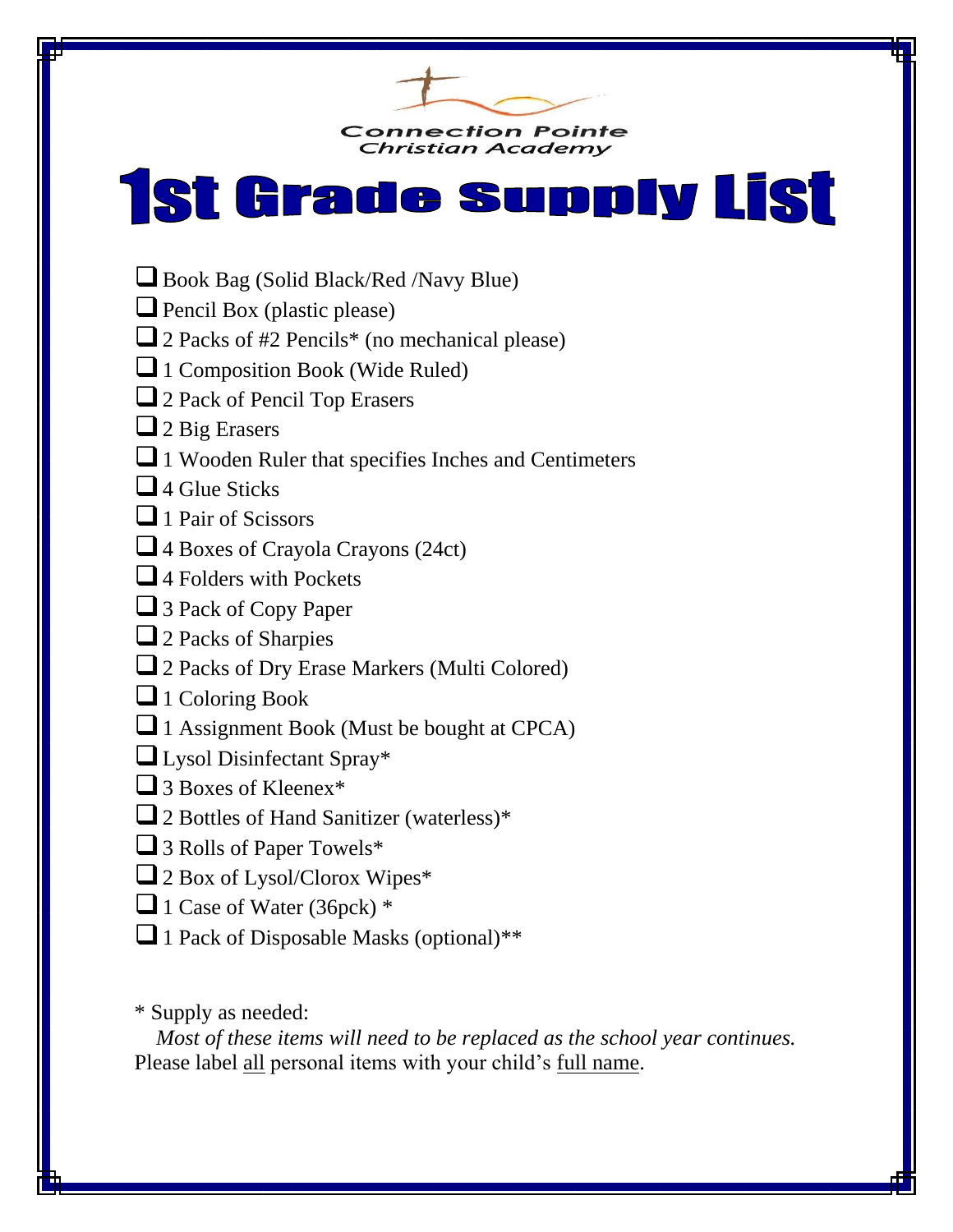# **2nd Grade supply List**

- ❑Book Bag (Solid Black/Red /Navy Blue)
- ❑Pencil Box
- □ 3 Packs of #2 Pencils\* (Sm. Ticonderoga please)
- ❑Merriam-Webster Dictionary (Amazon) **see teacher for details**
- □4 Pack of Pencil Top Erasers<sup>\*</sup>
- $\Box$  4 Big Erasers\*
- $\Box$  Ruler that specifies inches & centimeters
- $\Box$  2 Glue Sticks
- ❑1 Pack of Crayola Fineline Markers (10 pc)
- ❑1 Box of Colored Pencils
- $\Box$  2 Box of Crayola Crayons (24ct)\*
- ❑2 Packs of Copy Paper
- ■1 Pk of 3 Ring Sheet Protectors
- ■4 Spiral Notebooks<sup>\*</sup>
- $\Box$  4 Plain Plastic Folders with Pockets\*
- ❑1 Student Assignment Book (must be bought at CPCA)
- ❑2 Packs of Dry Erase Markers (multi-colored please)
- ■4 Boxes of Kleenex<sup>\*</sup>
- ■3 Rolls of Paper Towels\*
- ■3 Box of Clorox/Lysol Wipes\*
- ■Lysol Disinfectant Spray\*
- □1 Case of Water/or Refillable Water Bottle

### \* Supply as needed:

*Most of these items will need to be replaced as the school year continues.*

Please label all personal items with your child's full name.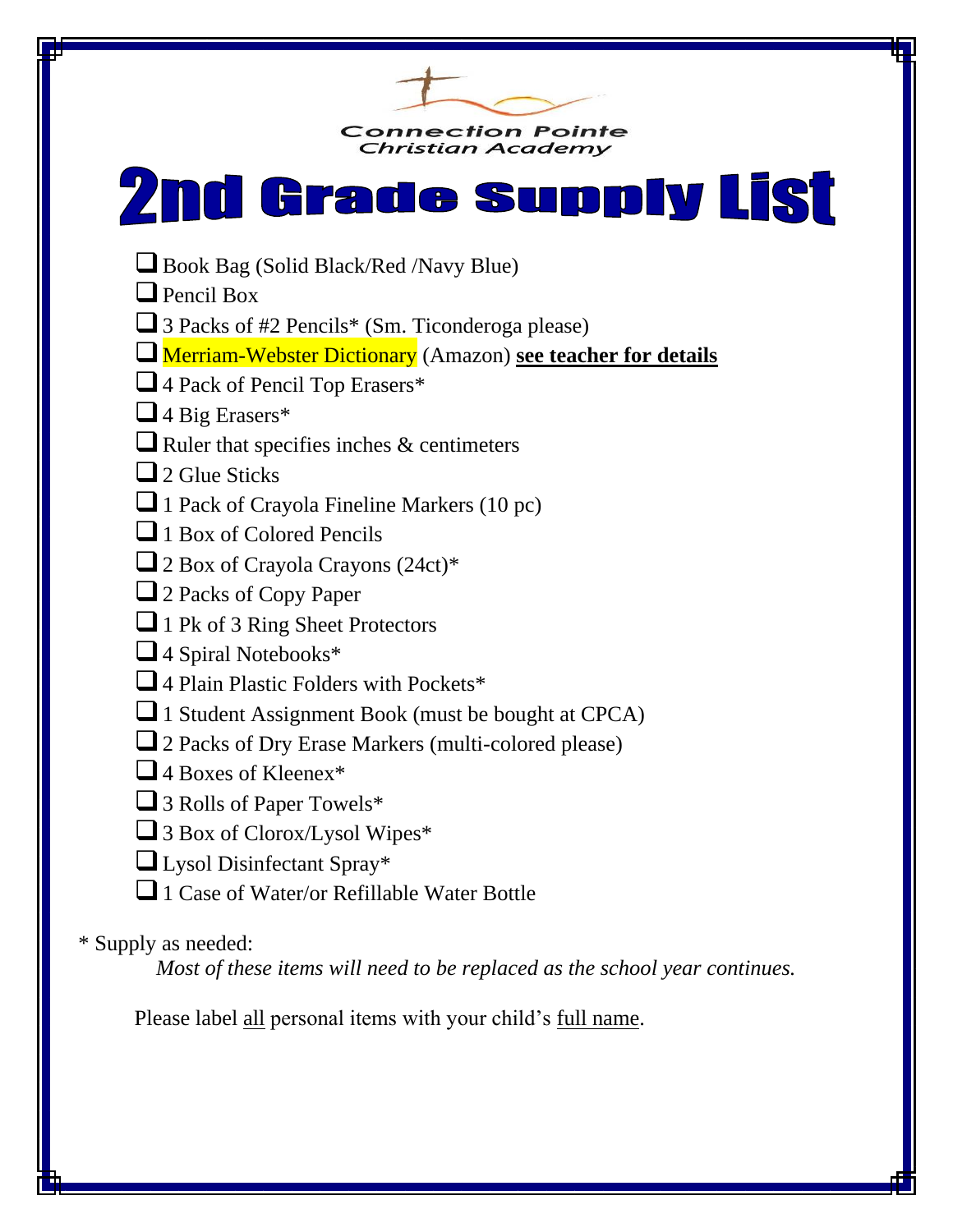## **3rd Grade supply List**

- □Book Bag (Solid Black/Red/ Navy Blue)
- ❑Pencil Box
- □ 3 Packs of #2 Pencils\* (Sm. Ticonderoga please)
- ❑NKJV Bible (Available at Christian Bookstores)
- □1 Webster New World Dictionary
- □1 Pack of Pencil Top Erasers
- □ 2 Big Erasers
- Ruler that specifies  $\frac{1}{4}$ ,  $\frac{1}{2}$ ,  $\frac{3}{4}$  (inches & centimeters)
- $\Box$  2 Glue Sticks
- □1 Box of Crayons
- $\Box$  1 Pack of Highlighters
- ❑2 Composition Notebook-**Wide Ruled**
- ❑4 Spiral Notebooks-**Wide Ruled**
- □1 Pair of Scissors
- ❑5 Plain Plastic Folders with Pockets
- 2 Packs of Copy Paper
- ❑2 Packs of Loose Leaf **Wide Ruled Paper**\*
- ❑1 Student Assignment Book (must be bought at CPCA)
- □2 Packs of Dry Erase Markers (Black) & Dry Erasers
- $\Box$  2 Boxes of Kleenex\*
- □1 Bottle of Hand Sanitizer (waterless)\*
- 2 Rolls of Paper Towels<sup>\*</sup>
- ■1 Box of Lysol/Clorox Wipes\*
- ❑Lysol Disinfectant Spray
- ■Refillable Water Bottle
- \* Supply as needed:

*Most of these items will need to be replaced as the school year continues.* Please label all personal items with your child's full name.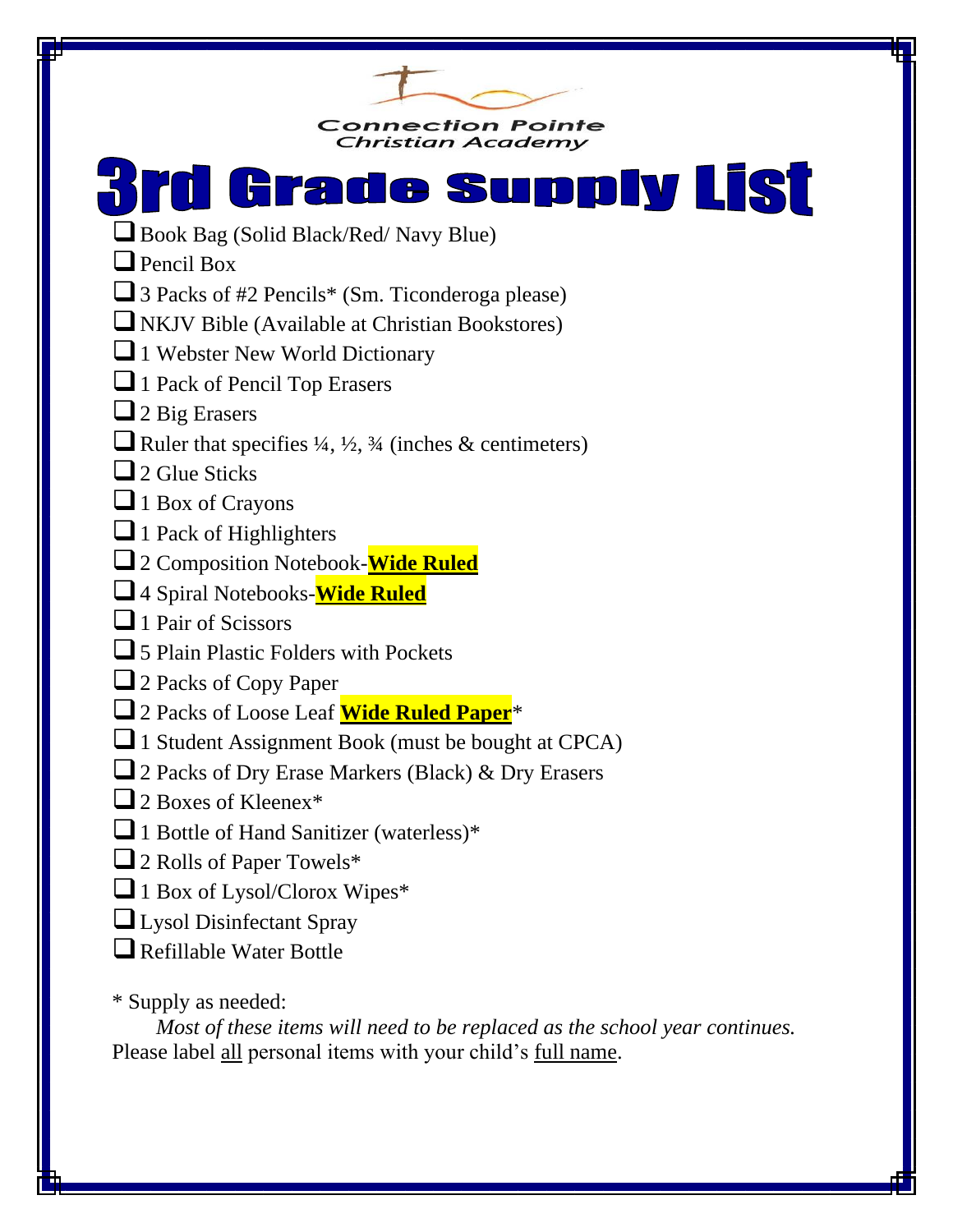# **4th Grade Supply List**

- ❑Book Bag (Solid Black, Red, Navy Blue)
- Pencil Bag/Box
- ❑4 Packs of #2 Pencils\* (Small Ticonderoga please)
- ❑3 Pack of Pens
- ■NKJV Bible (Available at Christian Bookstores)
- □1 Webster New World Dictionary & Thesaurus
- ❑2 Pack of Erasers
- $\Box$  Ruler that specifies  $\frac{1}{4}$ ,  $\frac{1}{2}$ ,  $\frac{3}{4}$  (inches & centimeters)
- □ 1 Box of Colored Pencils (24 ct.)
- 5 Composition Notebooks
- ■1Pk 3 Ring Sheet Protectors
- ❑1 Pair of Scissors
- □ 5 Plain Plastic Folders with Pockets
- ■3 Packs of Copy Paper
- ■2 Packs of Wide Ruled Paper\*
- $\Box$  1 1½ in. Binders
- ❑1 Student Assignment Book (must be bought at CPCA)
- $\Box$  2 Glue Sticks
- □1 Large Bottle of Hand Sanitizer
- 3 Rolls of Paper Towels<sup>\*</sup>
- $\Box$  4 Boxes of Kleenex\*
- ■3 Boxes of Lysol Wipes\*
- ❑Lysol Disinfectant Spray
- □ Refillable Water Bottle

#### \* Supply as needed:

*Most of these items will need to be replaced as the school year continues.*

Please label all personal items with your child's <u>full name</u>.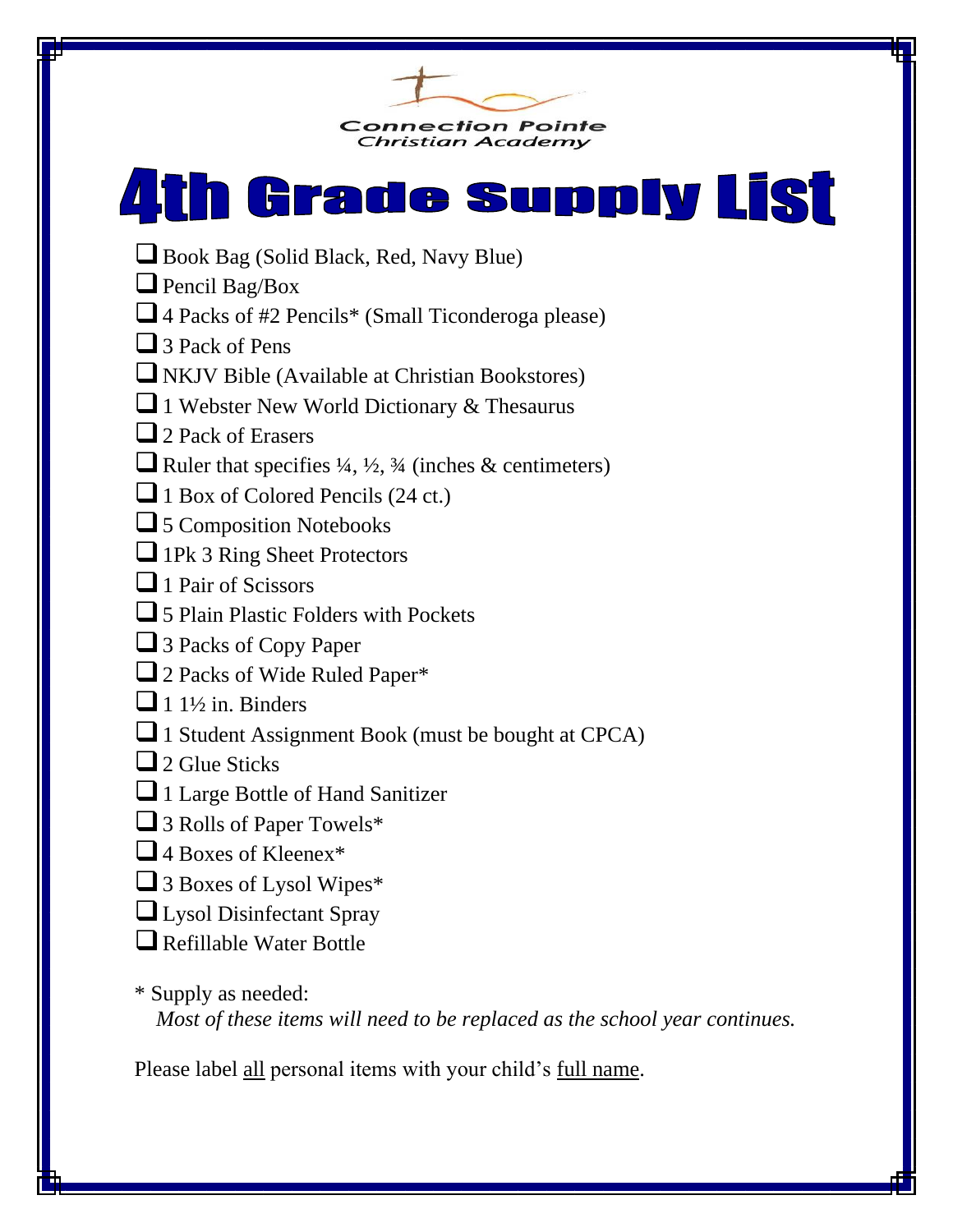e supply List H rad

**Connection Pointe**<br>Christian Academy

- ■Book Bag (Solid Black, Red, Navy Blue)
- ❑Pencil Bag
- □2 Packs of Mechanical Pencils (.07 Extra Lead)
- □ 2 Pack of Pens (black or blue only)
- ❑NKJV Bible (Available at Christian Bookstores) **\*Required\***
- ❑1 Webster New World Dictionary & Thesaurus **\*Required\***
- ❑1 Pack of Erasers
- Ruler that specifies  $\frac{1}{4}$ ,  $\frac{1}{2}$ ,  $\frac{3}{4}$  (inches & centimeters)
- ■1 Pack of Highlighters
- □1 Box of Colored Pencils (24 ct.)
- □ 6 Wide Ruled Composition Notebooks
- ❑5 Plain Plastic Folders with Pockets
- 2 Packs of Copy Paper
- □2 Packs of Wide Ruled Loose-Leaf Paper<sup>\*</sup>
- ■2 Packs of Dry Erase Markers
- □1 Student Assignment Book (must be bought at CPCA)
- ■1 Combination or Key Lock
- □1 Large Bottle of Hand Sanitizer
- 2 Rolls of Paper Towels<sup>\*</sup>
- ■4 Boxes of Kleenex<sup>\*</sup>
- $\Box$  1 3pk of Lysol Wipes\*
- ❑Lysol Disinfectant Spray
- ❑Refillable Water Bottle

\* Supply as needed:

*Most of these items will need to be replaced as the school year continues.* Please label all personal items with your child's full name.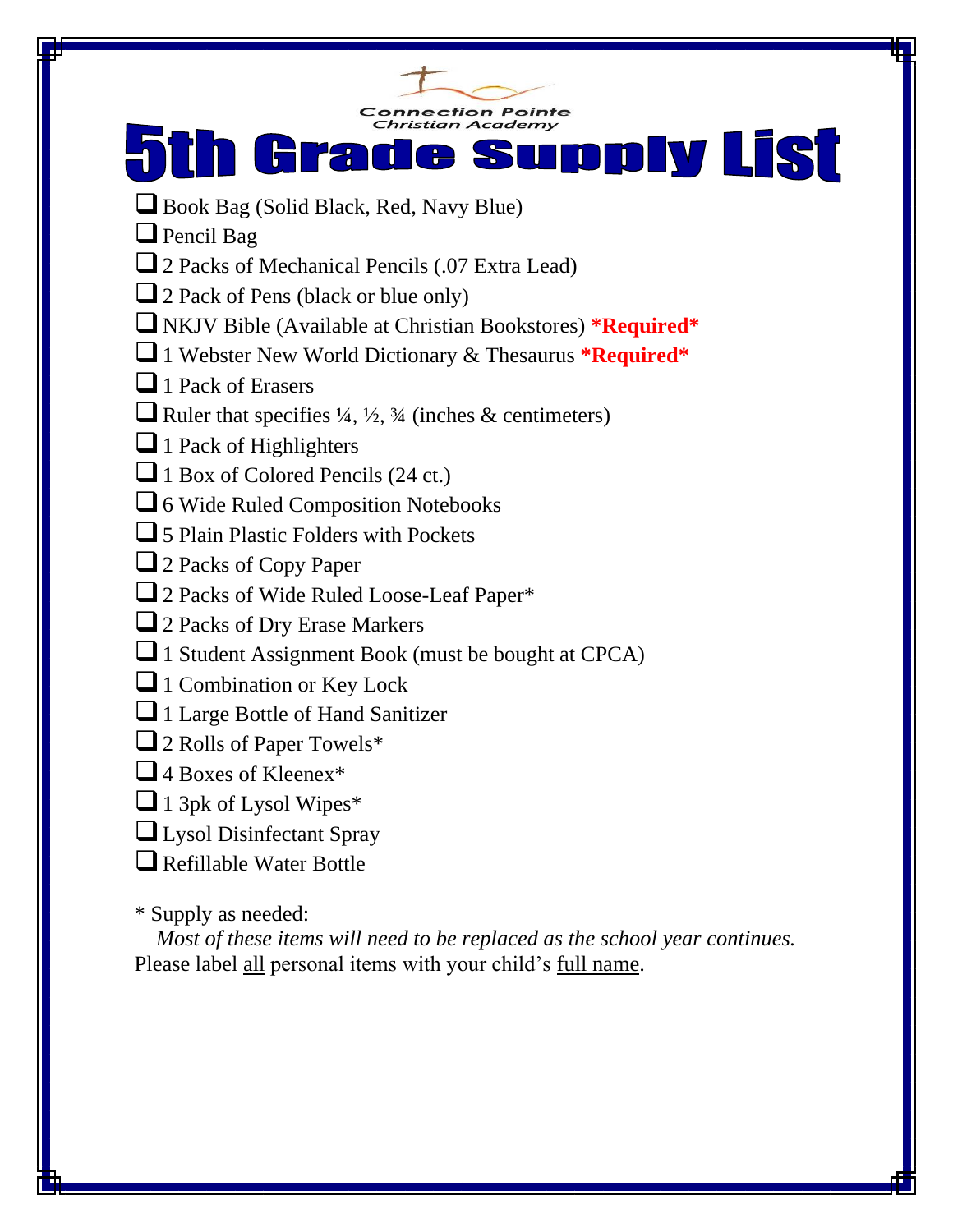**Connection Pointe**<br>Christian Academy e supply List H rad

- ■Book Bag (Solid Black, Red, Navy Blue)
- ❑Pencil Bag
- □2 Packs of #2 Mechanical Pencils (.07 Extra Lead) or Wooden Pencils
- □ 2 Pack of Pens (Black or Blue Only)
- ■NKJV Bible (Available at Christian Bookstores) \*\*Required\*\*
- □1 Webster New World Dictionary & Thesaurus \*\*Required\*\*
- ❑1 Pack of Erasers
- Ruler that specifies  $\frac{1}{4}$ ,  $\frac{1}{2}$ ,  $\frac{3}{4}$  (inches & centimeters)
- ■1 Protractor- Clear Only
- ■1 Pack of Highlighters
- □1 Metal Compass, please no plastic!
- □ 1 Box of Colored Pencils (24 ct.)
- □ 6 Wide Ruled Composition Notebooks
- ❑5 Plain Plastic Folders with Pockets
- ■2 Packs of Copy Paper
- ■3 Packs of Wide Ruled Loose-Leaf Paper\*
- ■2 Packs of Dry Erase Markers
- ❑1 Student Assignment Book (must be bought at CPCA)
- ■1 Combination or Key Lock
- ❑1 Large Bottle of Hand Sanitizer
- 2 Rolls of Paper Towels<sup>\*</sup>
- ■4 Boxes of Kleenex<sup>\*</sup>
- ■1 3pk of Lysol Wipes
- ❑Lysol Disinfectant Spray
- ❑Refillable Water Bottle
- \* Supply as needed:

*Most of these items will need to be replaced as the school year continues.* Please label <u>all</u> personal items with your child's <u>full name</u>.